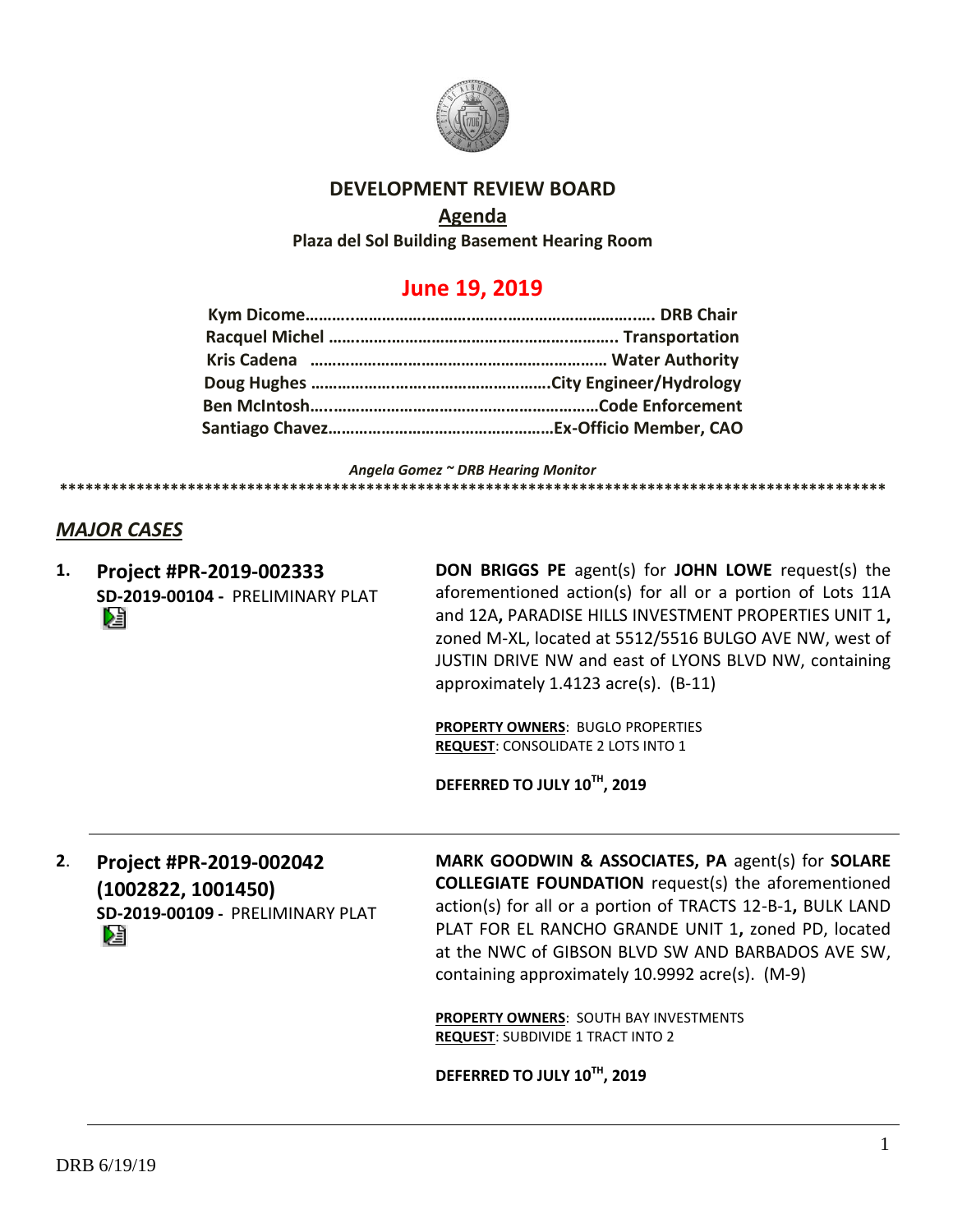**3. Project #PR-2018-001198 VA-2019-00111** - VARIANCE **SD-2019-00067** - VACATION OF PUBLIC EASEMENT **VA-2019-00113** – TEMPORARY DEFERRAL OF SIDEWALK **VA-2019-00143**- SIDEWALK WAIVER **SD-2019-00068** – PRELIMINARY PLAT

**PRICE LAND & DEVELOPMENT GROUP** agent(s) for **PV TRAILS ALBUQUERQUE, LLC** request(s) the aforementioned action(s) for all or a portion of TRACT 2 BULK LAND PLAT OF THE TRAILS UNIT 3A (BEING A REPLAT OF TRACTS 1 THRU 8, OS-1 & OS-2 THE TRAILS UNIT 3 & TRACT 12 THE TRAILS UNIT 2) (TO BE KNOWN AS CATALONIA)**,** zoned R-1B & R-1D, located at west of WOODMONT AVE NW and south of PASEO DEL NORTE, containing approximately 20.2878 acre(s). (C-9)*[Deferred from 4/24/19]*

**PROPERTY OWNERS**: WOODMONT PASEO LLC **REQUEST**: DEVELOPMENT OF A 78 RESIDENTIAL LOT SUBDIVISION

**DEFERRED TO JULY 24TH, 2019**

# **4. Project #PR-2019-002046 (1010582, 1001515) SI-2019-00032 -** SITE PLAN – DRB

**WILSON & COMPANY, agent(s**) for **COA SOLID WASTE MANAGEMENT DEPT**., request(s) the aforementioned action(s) for all or a portion of a northerly portion of TRACT 107B1A1 excluding portions of Right of Way and excluding a northerly portion, TRACT 107B1A2 excluding portion of Right of Way, TRACT in the SW Corner – TRACT 107B1B, TRACT 108A3A1A, TRACT 108A3A1B, and TRACT 108A3B, TRACTS 108A1A1B1B & 108A1A2B2**,** TRACT 108A1A2B1A, TRACT 107B2A2 excluding Rights of Way, TRACT 107B2A1, excluding portion of Right of Way, MRGCD Map#33, zoned NR-LM, located at 4600 EDITH BLVD NE (SE corner of COMANCHE RD NE AND EDITH BLVD NE), containing approximately 22.0 acre(s). (G-15) *[Deferred from 2/27/19, 3/27/19, 5/1/19, 5/22/19]*

#### **PROPERTY OWNERS**: CITY OF ALBUQUERQUE

**REQUEST**: SITE PLAN FOR NEW ADMIN BUILDING, VEHICLE MAINTENANCE BUILDING, BIN REPAIR/WELD SHOP BUILDING AND STORAGE AREA, GUARD SHACK, RECYCLING DROP OFF AREA, PARKING AREAS AND CNG FUELING STATION

#### **DEFERRED TO JULY 31, 2019**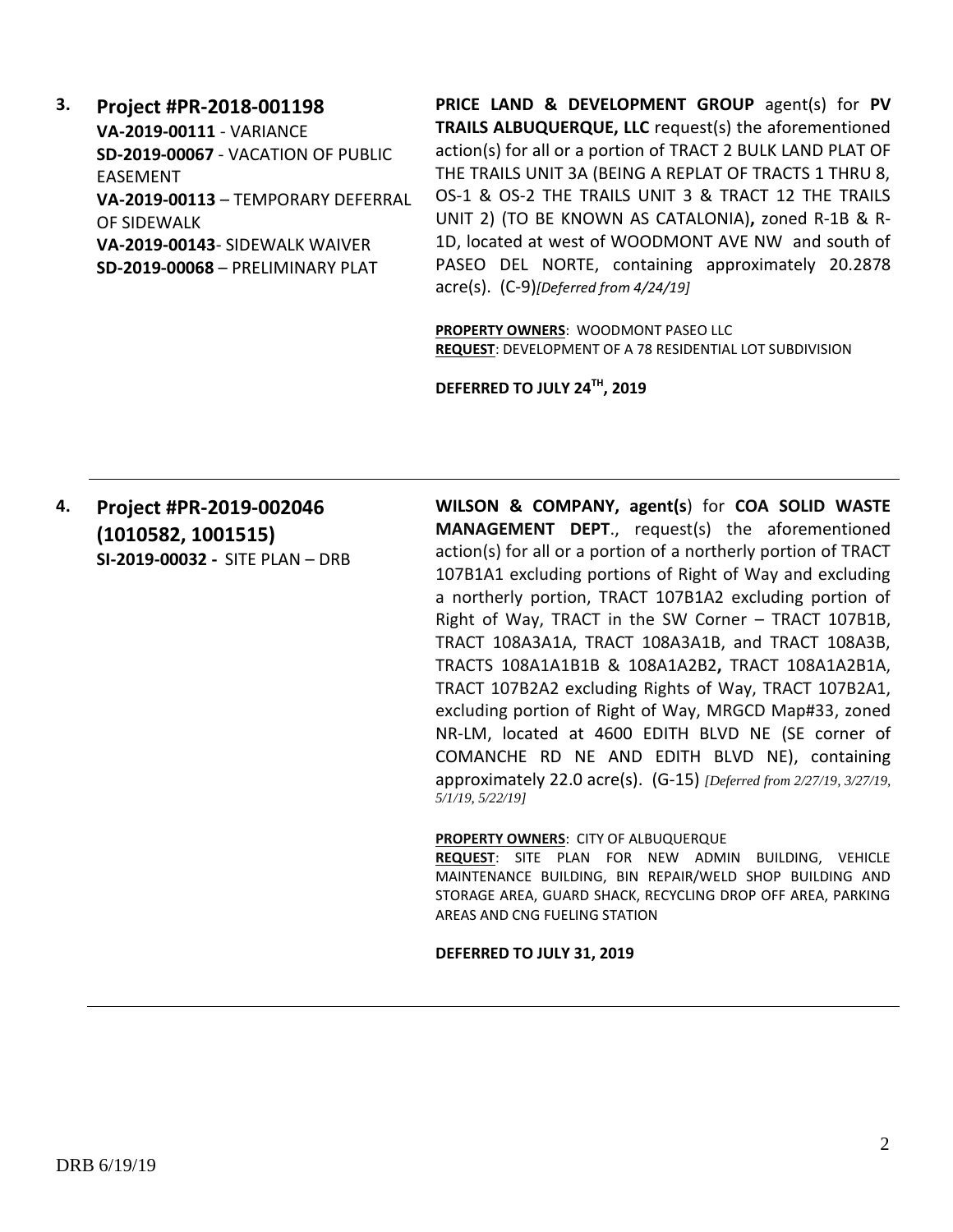**5. Project #PR-2018-001361 (1000845, 1006833) SI-2019-00106 –** SITE PLAN

**TIERRA WEST LLC** agent(s) for **BEN E. KEITH COMPANY** request(s) the aforementioned action(s) for all or a portion of LOT 1A BULK LAND PLAT of LOT 1-A UNSER TOWNE CROSSING**,** zoned NR-BP, located at UNSER BLVD NW between LOS VOLCANES RD NW and GALLATIN PL NW, containing approximately 50.35 acre(s). (J-9, J-10)*[Deferred from 5/8/19, 6/5/19 ]*

**PROPERTY OWNERS**: BEN E. KEITH & SWIRE PACIFIC HOLDINGS INC DBA COCA COLA USA **REQUEST**: SITE PLAN FOR A DISTRIBUTION FACILITY

**TO PLANNING FOR TRANSPORTATION COMMENTS AND AGIS** 

**DEFERRED TO JULY 10TH, 2019**

## *MINOR CASES*

**6. Project #PR-2018-001842 THE GROUP** agent(s) for **CLEARBROOK INVESTMENTS, INC.** request(s) the aforementioned action(s) for all or a portion **SD-2019-00102 -** VACATION OF PUBLIC of TRACT 4 CORRECTED PLAT FOR TRACTS 1,2,3 & 4 LANDS EASEMENT OF HIS ACQUISITION NO. 120**,** zoned NR-LM, located on **SD-2019-00100** – PRELIMINARY/FINAL HORIZON BLVD NE between ALAMEDA BLVD NE and PLAT BALLOON MUSEUM DR. NE, containing approximately DË 5.9432 acre(s). (C-17)*[Deferred from 6/12/19]* **PROPERTY OWNERS**: US BANK TRUSTEE COMMERICAL MORTGAGE CERTIFICATES SERIES 2006-PWR14 **REQUEST**: VACATION OF PUBLIC EASEMENT, REPLAT 1 TRACT INTO 2 AND GRANT EASEMENTS **IN THE MATTER OF THE AFOREMENTIONED APPLICATIONS, BEING IN COMPLIANCE WITH ALL APPLICABLE REQUIREMENTS OF THE DPM AND THE IDO, THE DRB HAS** *APPROVED* **THE VACATION AS SHOWN ON EXHIBIT B IN THE PLANNING FILE AND THE PRELIMINARY/FINAL PLAT. FINAL SIGN OFF IS DELEGATED TO: THE WATER AUTHORITY FOR COMMENTS AND** 

**DXF.**